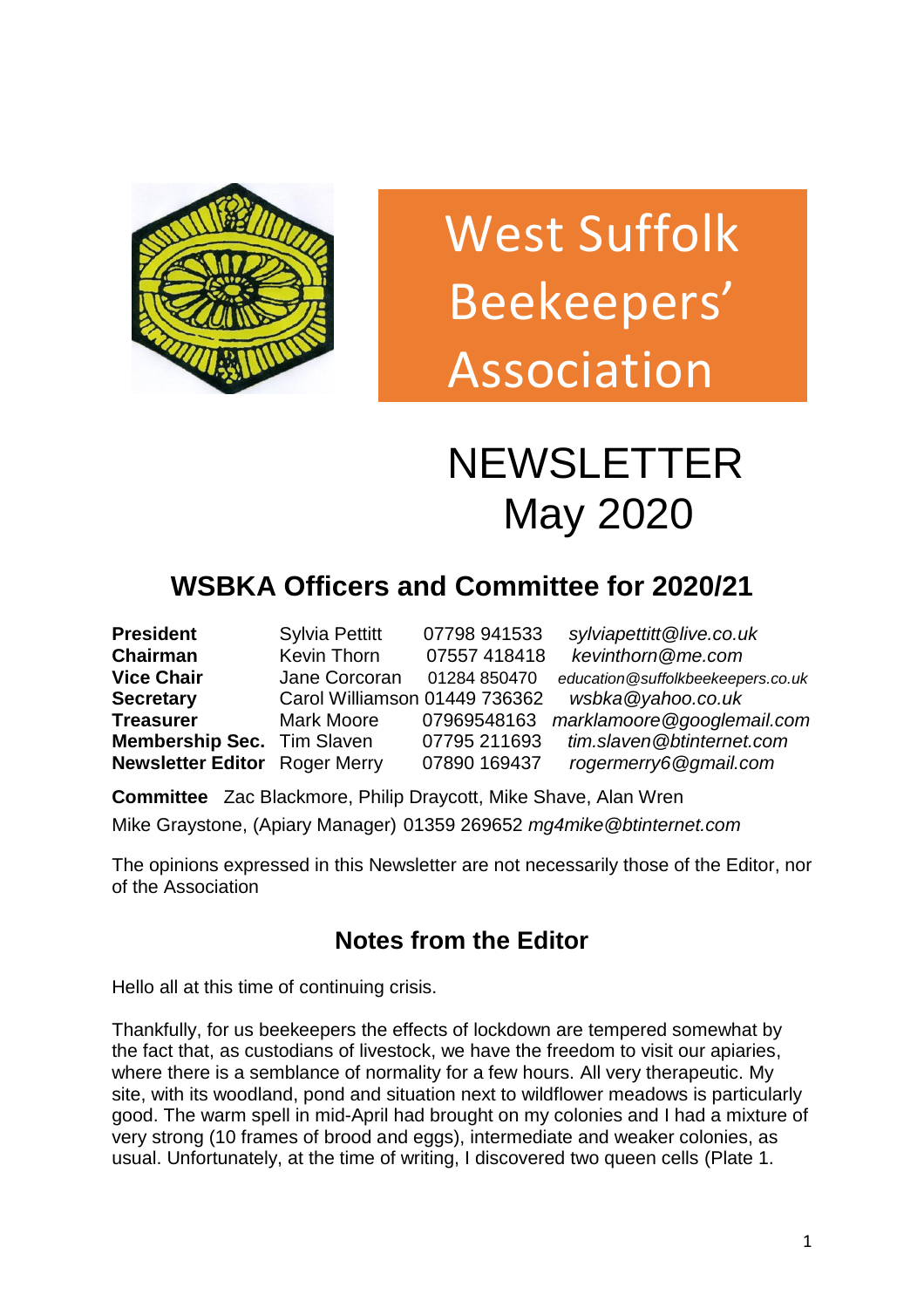Middle right of the frame) in my strongest colony, which was accruing a large amount of honey, with 3 fairly heavy supers.



No queen was visible and there were no eggs so I had to assume they were superseding, an unusual occurrence for this time in the season. It is possible that having marked the queen on the last inspection, the workers had thrown her out. Now they have been checked by the cold wind, and we will see over the next couple of months, if I can keep up the standards of honey yield so coveted by our 'old' President, Philip Draycott.

If you read the April edition of BBKA News you may have seen the article by Gerry Collins of Yorkshire BKA where the preservation of pollen by lactic acid fermentation to form bee bread was discussed. As a silage microbiologist and specialist in anaerobic fermentations, I found the article very thought provoking.

**Plate 1** Queen cells

Philip Draycott, who knew of my interest in lactic acid bacteria (LAB) and their role in silage fermentation, challenged me to tell you if in my view fresh pollen is nutritionally better than bee bread.

In an older paper by Gilliam (1997) the authors suggested that fermentation increased nutritive value. However, no evidence such as pH decline/acid production or changes in composition of pollen were presented, only bacterial numbers and pH. However, in a later paper Anderson *et al*. (2014) demonstrated that this was not so and freshly harvested pollen was preferred. With my silage hat on plus the observations of these and other authors at that time I would support the latter hypothesis, as in my experience the actions of solely LAB would not lead to dramatic changes in pollen composition and thus its attractiveness to honey bees and palatability and/or nutritive value.

On the other hand, there is more recent evidence that preservation of pollen by lactate fermentation creates conditions where yeasts can grow and digest the outer husk of pollen grains stored in bee bread This would make the pollen protein more available, young bees feeding on both pollen protein and that from fungi in bee bread. Thus, Steffan *et al.* (2019) went on to propose and demonstrate that bees of many types, including honeybees, are omnivores like humans rather than as previously thought herbivores, or essentially vegetarians.

#### **References for those who want to read more**

Gilliam, M (1997). Identification and roles of non-pathogenic microflora associated with honeybees. FEMS Microbiology Letters, **155**, 1-10. Identification and roles of non-pathogenic microflora associated with honeybees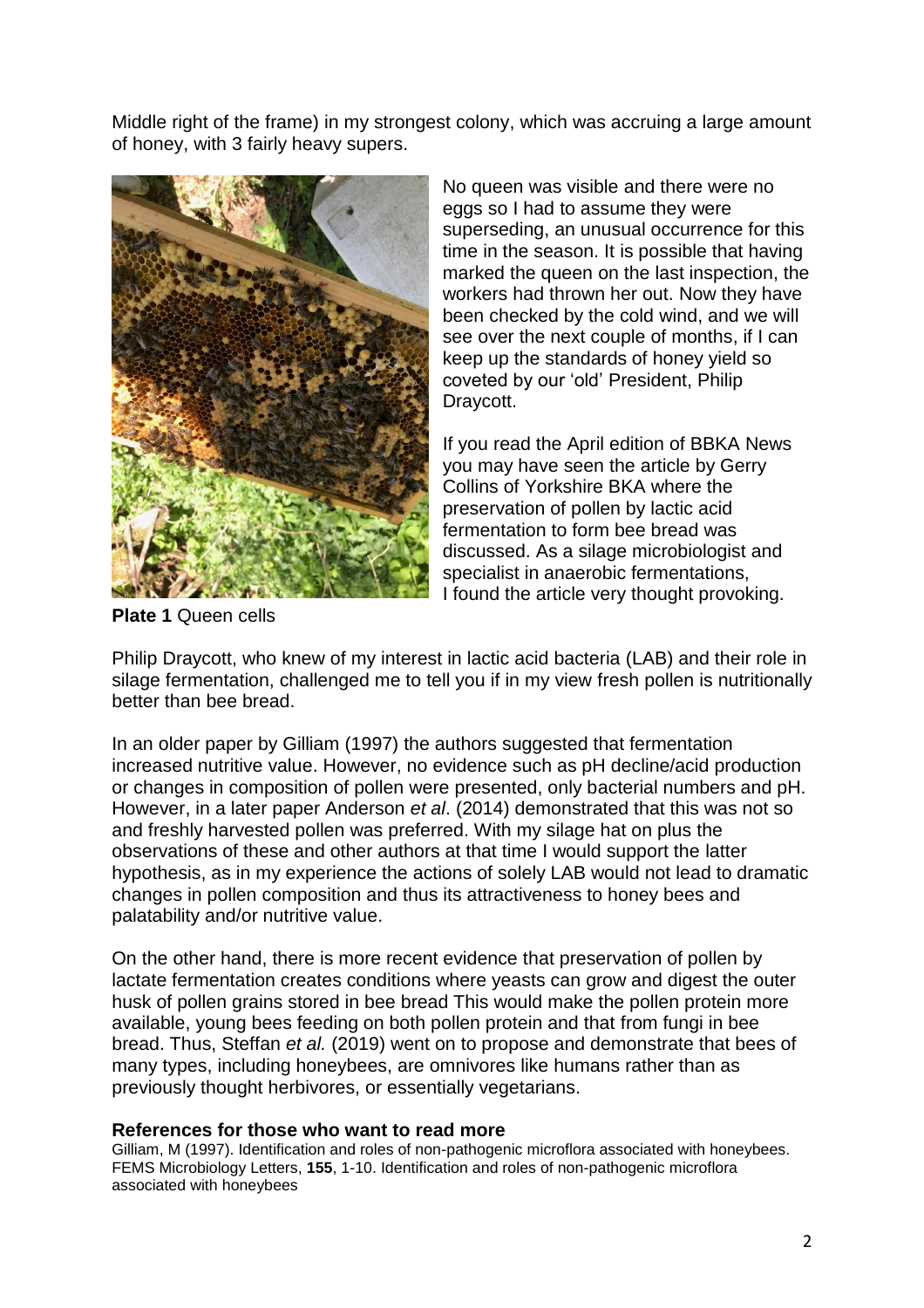Anderson, K.E. Carroll, M.J. Sheehan (2014), Molecular Ecology, **23**, 698-69. Hive stored pollen of honeybees: many lines of evidence are consistent with pollen preservation, not nutrient conversion. MIcrobial Ecology, **23**, 5904-5917.

Steffan, S.A, Prarthana, S,Dharampal, Danforth, B.N., Gaines-Dya, H.R., Tazikawa, Y. and Chikairaishi, Y. (2019) Omnivory in bees: elevated trophic positions among all major bee families. The American Naturalist, **194**, 414-420.

**Roger Merry** rogermerry6@gmail.com

### **Chairman's Report**

I hope everyone is keeping safe and well because these are challenging times for the country but as Roger has said, at least we have our bees to keep us occupied. Those who produce honey for sale are technically key workers but operating in the safest environment possible. While many could live without honey, the world would be dreary without it. Even more important is that bees are needed to pollinate crops which provide over 60% of what we eat.

The lock-down has closed around 80% of our outlets and yet demand is up! It seems that more people are shopping locally for their food. Let's hope for a good harvest to meet this.

A couple of weeks ago a good harvest didn't look promising. Last winter I experienced the highest colony losses in my years of beekeeping. I put this down to last year's dry summer resulting in a very poor ivy nectar flow. I didn't recognise this soon enough and fed too late (mid-October) with most of the losses occurring in the driving wind and rain in February and March. This meant that the bees could not forage as much as they would normally.

Thus, the importance of nutrition at the right time is evident from this year's experience. In the past I've tried feeding in August and the bees ate the food and needed feeding again (I didn't lose any bees that year). I've tried as I said leaving the bees to feed on ivy nectar which has worked if there is a flow! In the year of the "Beast from the East" my losses were half the average. I conclude from this that the period from August to October is crucial as this is the development time for winter bees. Winter bees that have been well fed can cope with poor weather and most disease, underfed bees cannot. I shall certainly be keeping a closer eye on the situation this year.

The surviving colonies were looking quite small at the beginning of April but they have doubled, tripled and in some cases quadrupled in size in the last two weeks with the sunny weather and oil seed rape in full flower. Although the weather is currently fantastic, we will need some rain soon as the ground was at field capacity in March but is now bone dry. The flowers can't give nectar without moisture.

The season appears to be early so I predict that we could have a long June gap and it will be important to make sure our bees don't go short of food. Last year a few of mine were close to starving (very lethargic), despite leaving on two frames of food as the books recommend and needed rescuing with syrup poured into open cells.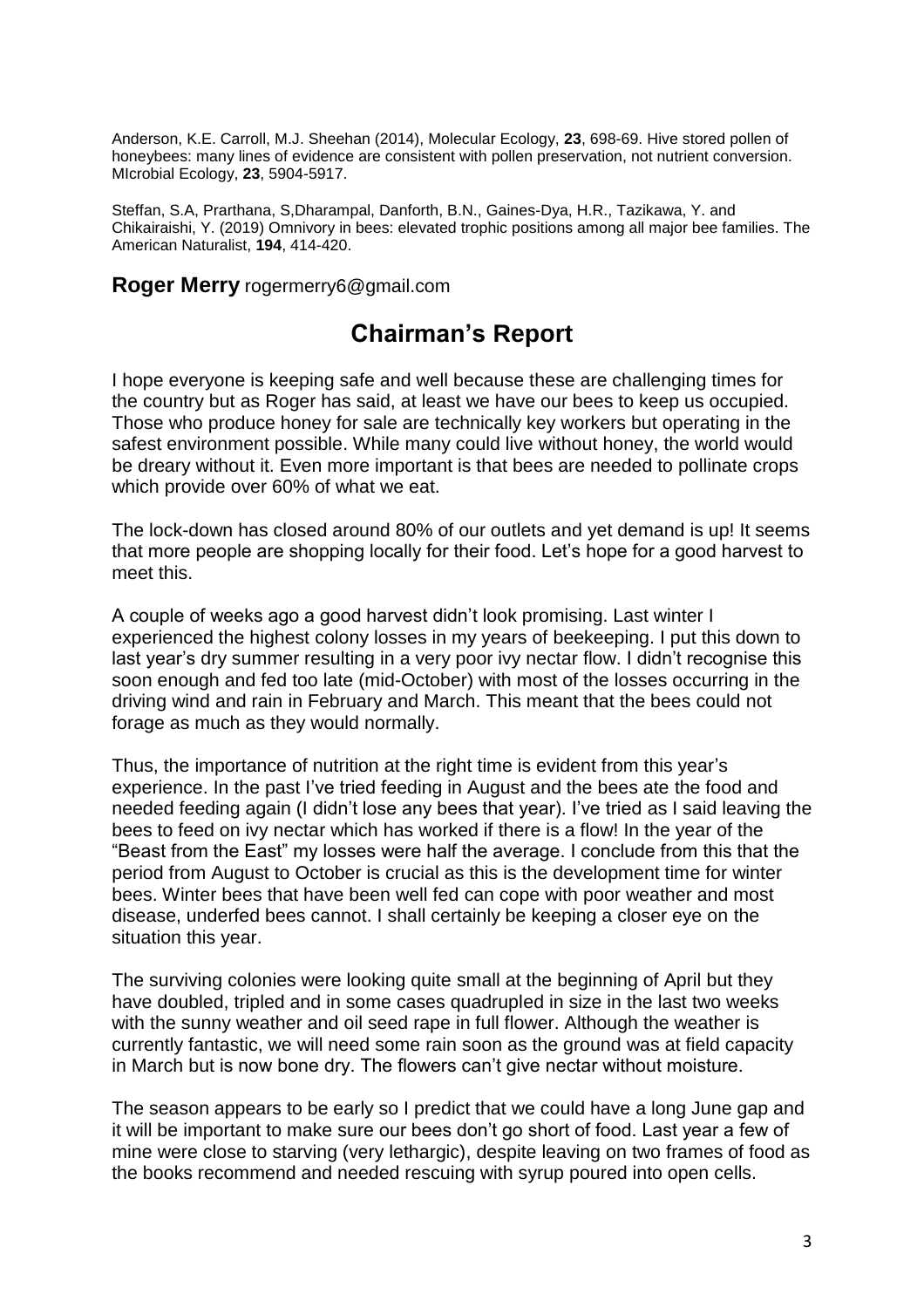Our Committee is meeting by conference call so that we can keep the Association running remotely. We are trying to support our members by phone and email, answering beekeeping questions as and when they arise.

We have cancelled the Bee Safari planned for July but Sylvia still has the honey show ready to go in September, if we are able. Carol is organising winter talks on the same basis. Roger is planning to issue the newsletter more frequently, every other month for the duration, so please do let him have plenty of content so that we can keep you informed and hopefully entertained! Anyway, hope to see you all soon.

#### **Kevin Thorn**

#### **OFFERED ARTICLES**

#### **Bees and honey in the scriptures**

As a child, for several years I was sent, unwillingly, to Sunday School. Years later I realised that it was probably my parents' only chance in the week to, er, 'get together' without interruption. Thus, when I recently took my Holy Bible, presented to me in 1956, from the bookcase it was rather dusty.

Honey features prominently in the Quran and in Hindu and Buddhist culture. It is mentioned more than sixty times in the Old Testament, firstly in Exodus 3:8: God promises Moses that he will deliver the Israelites out of slavery in Egypt '*unto a land flowing with milk and honey*'. This phrase is repeated at least 17 times scattered throughout eight of the 39 books of the Old Testament.

The qualities of honey serve as useful analogies. '*Pleasant words are as an honeycomb, sweet to the soul, and health to the bones'* (Proverbs 16:24).

But not all is sweetness and light. '*It is not good to eat much honey: so for men to search their own glory is not glory'* (Proverbs 25:27). '*The full soul loatheth an honeycomb, but to the hungry soul everything bitter tastes sweet*' (Proverbs 27:7). *'Hast thou found honey? Eat so much as is sufficient for thee, lest thou be filled therewith, and vomit it'* (Proverbs 25:16).

Strangely, perhaps, the Bible mentions bees only four times. *'And after a time he returned to take her, and he turned aside to see the carcase of the lion: and behold , there was a swarm of bees and honey in the carcase of the lion. And he took thereof in his hands and went on eating'* (Judges 14: 8-9). The image is immortalised in the logo of Tate and Lyle's Golden Syrup 'Out of the strong came forth sweetness'.

The other three references to bees remind us, unpleasantly, of fraught occasions in the apiary. *'And the Amorites, which dwelt in that mountain, came out against you, and chased you, as bees do'* (Deuteronomy:1:4). *'They compassed me about like bees'* (Psalm 118:12). And a threatened chastisement: '*And it shall come to pass in that day, that the Lord shall hiss [whistle] for the fly that is in the uttermost part of the rivers of Egypt, and for the bee that is in the land of Assyria'* (Isaiah 7:18).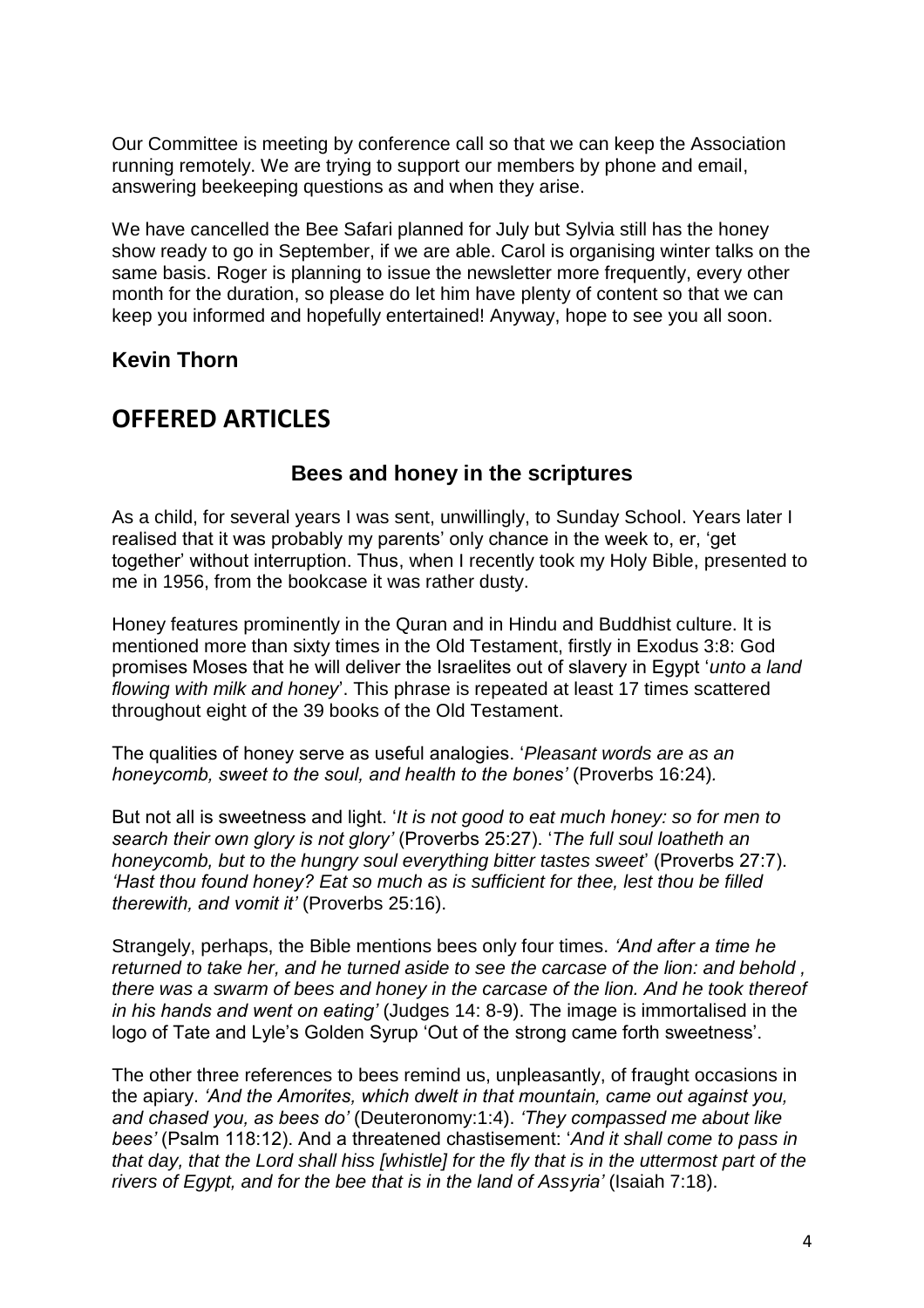Finally, a warning to those of my gender: *'For the lips of a strange [forbidden] woman drop [drip] as an honeycomb, and her mouth is smoother than oil'* (Proverbs 5:3).

Quotations are from the King James Bible of 1611.

#### **Giles Youngs**

The following article was offered by Tim Cox, a new and potentially commercial beekeeper who is being mentored this season by Philip Draycott. He is setting off on a new venture to complement his pest control business, which he largely does in the Autumn/Winter. It is a good example of the type of article that I have been looking for from new and inexperienced beekeepers who are excited by the wonder of bees. It may encourage others to come forward with articles.

#### **"That's a prime swarm, if ever I saw one"**

One evening in mid-April Philip Draycott telephoned me to say "If you are available tomorrow, can you meet me at the yard and follow me to the apiary (*we are of course following government guidelines of social distancing*), to help with splitting a double brood box hive into four nucs"? I of course jumped at the chance to further my education in beekeeping and met him the following afternoon.

Upon arrival at the apiary, all appeared to be calm with bees coming and going from their respective hives. Philip and I donned our bee suits and with smokers lit we set about the business of disassembling the double brood box hive; Philip saying "You look through the top box for the queen and I'll look through the bottom box. If neither of us has seen the Queen, then we shall swap boxes and check again. I carefully removed the dummy board and thoroughly inspected frame after frame, with my heart skipping a beat as I occasionally mistook a drone for the Queen,

I inspected the last of my frames – no Queen. "Have you seen the queen?" I asked Philip. "No" he said, so we swapped and checked again; still no queen. "They must have swarmed" he said and as I looked up, there they were hanging on a Hawthorn branch about thirty yards away. "Look!" I said pointing. "That's a prime swarm if ever I saw one, but it's out of reach", said Philip.

As it happened I had a telescopic ladder in my vehicle and so up it went, Philip exclaiming "Only if it's safe, it's not worth hurting yourself for a swarm". There was a fairly stout branch to prop it against, so loppers in hand I ascended the ladder and after removal of a couple of obscuring branches the great size of the swarm revealed itself. Philip placed a cloth on the ground saying "Do you think it's in the right place"? "I would move it more over this way" I said and after giving the branch holding the swarm a sharp and deliberate tug downwards the entire swarm fell to the ground exactly where Philip had previously placed the sheet! I should have never have questioned the master!

Events had overcome our original objective but we eventually managed to deal with the queen cells. However, returning to swarm, plenty had gone into the skep but a similar number had reunited around the branch and whilst we watched, all of a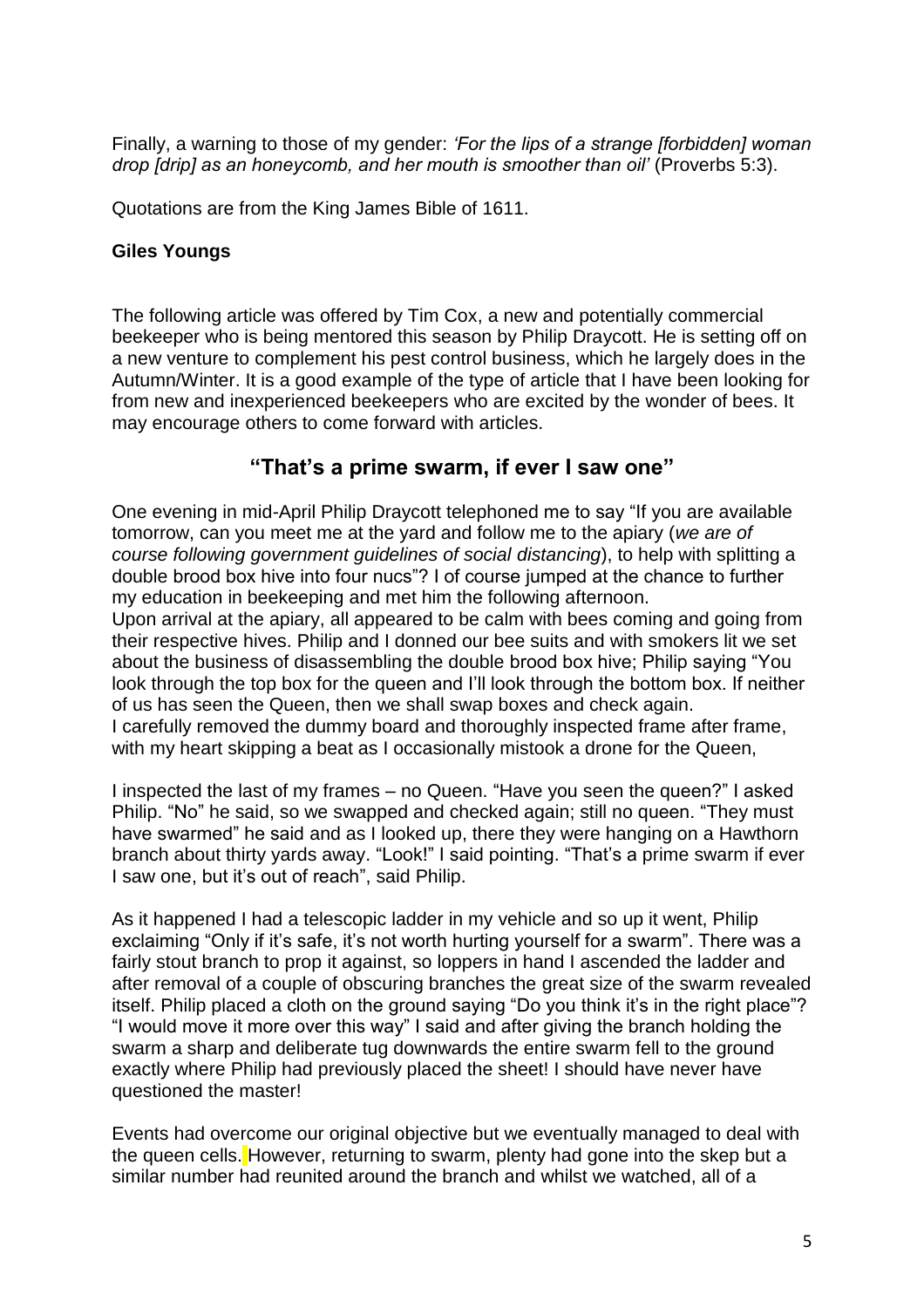sudden, the bees on the branch took to the air. "Hmm looks like they're off" said Philip, "We've lost them". Then, "No!" he exclaimed, "They're going into the skep too!" It was an amazing sight and sound, the air around us filled with bees and the sound of thousands of wings buzzing, probably a once in a lifetime moment? We left the swarm to continue in peace and find sanctuary within the skep.

Returning about 7.30pm, the bees were all still in the skep thankfully, so Philip tied the cloth around it and we delivered the bees to their new hive. Philip placed a board at an upward angle in front of the new hive then gently positioned the skep onto the centre of the board and unwrapped the sheet.

Ready"? he said, and slowly lifted the skep off the sheet and with a thump and a whoomph, fifty million bees fell onto the board (*well it seemed like that many to me*) and they began to RUN into the entrance of the hive (Plate 3), which we had made as large as possible by propping up the bottom of the brood box placing an entrance bar under each front corner so that the bees had the entire width of the hive to enter by, and even then I had to keep clearing the entrance because it kept getting jammed by the sheer numbers.



"I was still there at nightfall as the remaining stragglers went in, a memory that will no doubt stay with me for the rest of my life. Thank you, dear Philip.

**Plate 2.** Bees running into the hive

#### **Tim Cox**

#### **A tale with a happy ending**

On 25th March John and I were called out to rescue some honey bees from an ash tree that had fallen in the high winds earlier in the year.

It was a mature tree and it fell onto a farmers' fencing, letting sheep out into the street at Cowlinge. A tree surgeon was cutting the trunk into large rounds and suddenly a cloud of bees appeared and he decided that discretion was the better part of valour and left promptly. I was asked to investigate.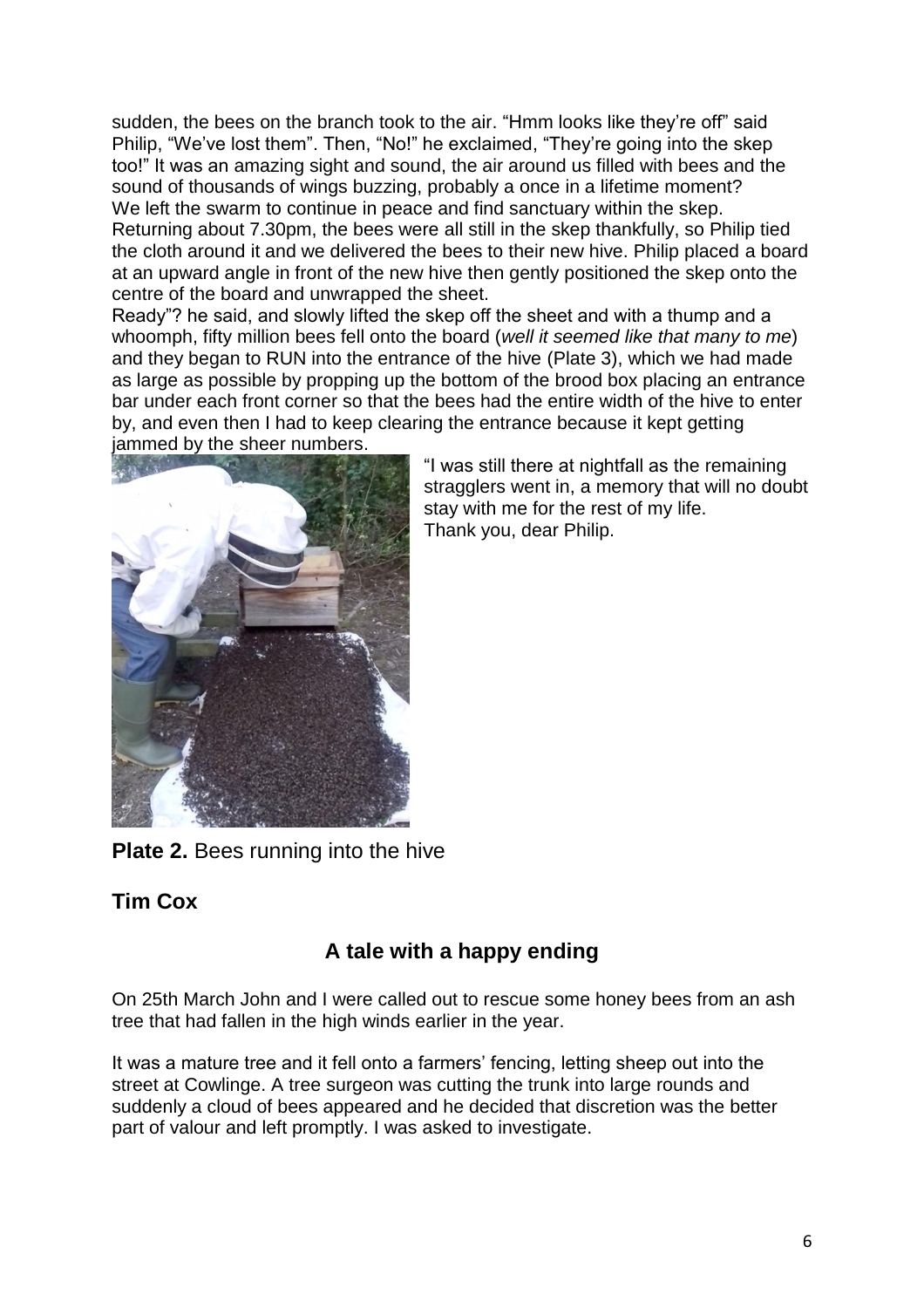On arriving it was obvious that there were a reasonable number of honey bees present and they were calmly going about their business at one end of one of the large rounds (Plate 3). We had come prepared for everything and John (my husband) proceeded to cut through the round with a chain saw to enable us to upend it and stand a brood box, crown board and roof over the nest of bees (Plate 3).



We then left as several bees were flying and came back a few days later to find they had started to move up into the frames and were enjoying the fondant that I had left over the crown board!

Another week passed and when we went to check on the bees they were all in the brood box. John had brought his chainsaw and helped cut up the rest of the tree.

#### **Plate 3** Brood box in position

I had a quick inspection and found a yellow marked queen and quite well-behaved, healthy bees. We put a floor underneath them, tied them up and took them to our home apiary.

I have since united a small drone laying colony with them which boosted the numbers and they now have a super on and are doing well

It was obvious from the size of the combs, the outer combs being quite black, that honey bees had been going to this tree for several years, but last year someone had lost a prime swarm near here and it had survived the winter. What a shcck it must have had when the tree fell.

The tree was slowly dying as there was a large hollow interior which honey bees had taken advantage of.

A happy ending.

#### **Sylvia Pettitt**

#### **Science Snippets**

#### **Bacteria reared to protect bees from pests and pathogens**

Among the many challenges plaguing honey bee populations is the varroa mite. Scientists from The University of Texas at Austin have developed a new strategy to protect honey bees using genetically engineered strains of bacteria. The bees are inoculated by spraying them with a sugar water solution containing the bacteria and they ingest the solution after grooming one another. The bacteria then take up residence in the bees' gut, producing medicines aimed at protecting the bees from varroa mites as well as the deformed wing virus. The two infections usually occur simultaneously as the mites weaken the bee's ability to fight off pathogens

The team engineered two bacterial strains, which promote a helpful response to viruses in bees and trigger a lethal response in the mites. Compared to control bees,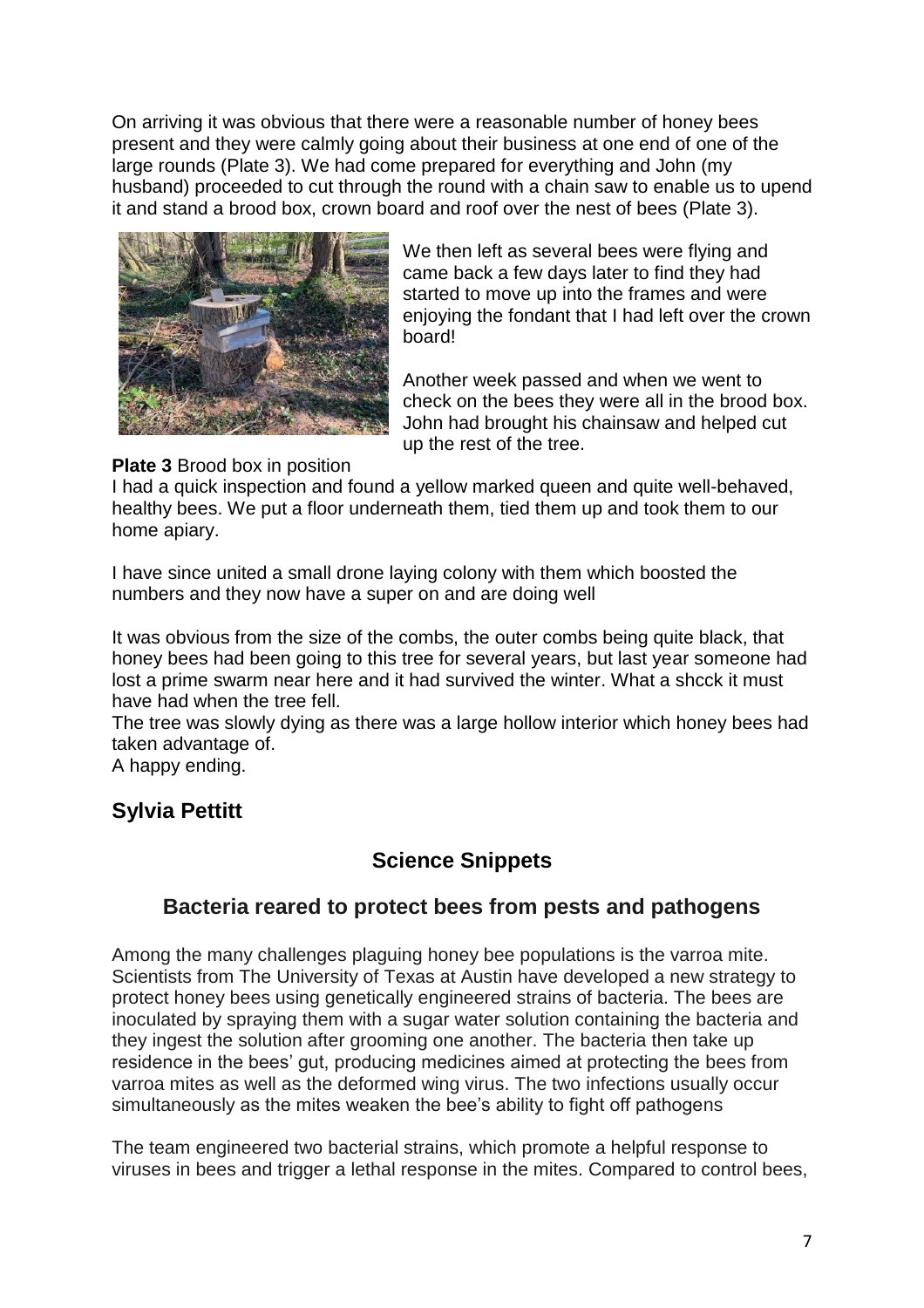those treated with the bacteria were 36.5% more likely to survive the virus and 70% of mites were more likely to die compared to those feeding on control bees (Fig. 1). "While the experiments occurred under strict biocontainment protocols used with genetic engineering", one of the team said, "even absent of such protocols, the risk of the engineered bacteria escaping into the wild and infecting other insects — and



thereby conferring some anti-pest or antipathogen superpowers — is very low."

**Figure 1**. Mite survival and mortality, with and without treatment

Further research will be needed to determine the effectiveness and safety of the treatments in agricultural settings, but this approach

shows promise in helping to curb colony collapse and promoting a healthier bee population**.**

#### *Abstracted from Advanced Science*

#### **Scientists find a half male, half female bee, split right down the middle**

Broadly speaking, animals tend to be sexually dimorphic. You have males, with small gametes, and females, with large gametes, both of which are required for sexual reproduction. Every now and again, though, nature throws a surprise - producing an organism that's a combination of both sexes, divided straight down the middle. This condition is known as **gynandromorphism**, and scientists have just found the first known gynandromorphic individual of its species in a nocturnal bee native to Central and South America, *Megalopta amoenae*.



On its left side, the bee is physiologically male. It has a small, dainty mandible, a long antenna, and a thin, delicate hind leg with fewer bristles (Plate. 2).

The right side has female characteristics - a shorter antenna, a pronounced, toothed mandible, and a thick, hairy hind leg.



In this case, researchers led by entomologist Erin Krichilsky of Cornell University were conducting a study on circadian rhythms in *M. amoenae*, and were working with living bees from the forest in Panama. The phenomenon has also been shown to occur in honeybees. Has anyone seen one and could send me a picture?

#### *Abstracted from an article by MIchelle Starr in Science Alert*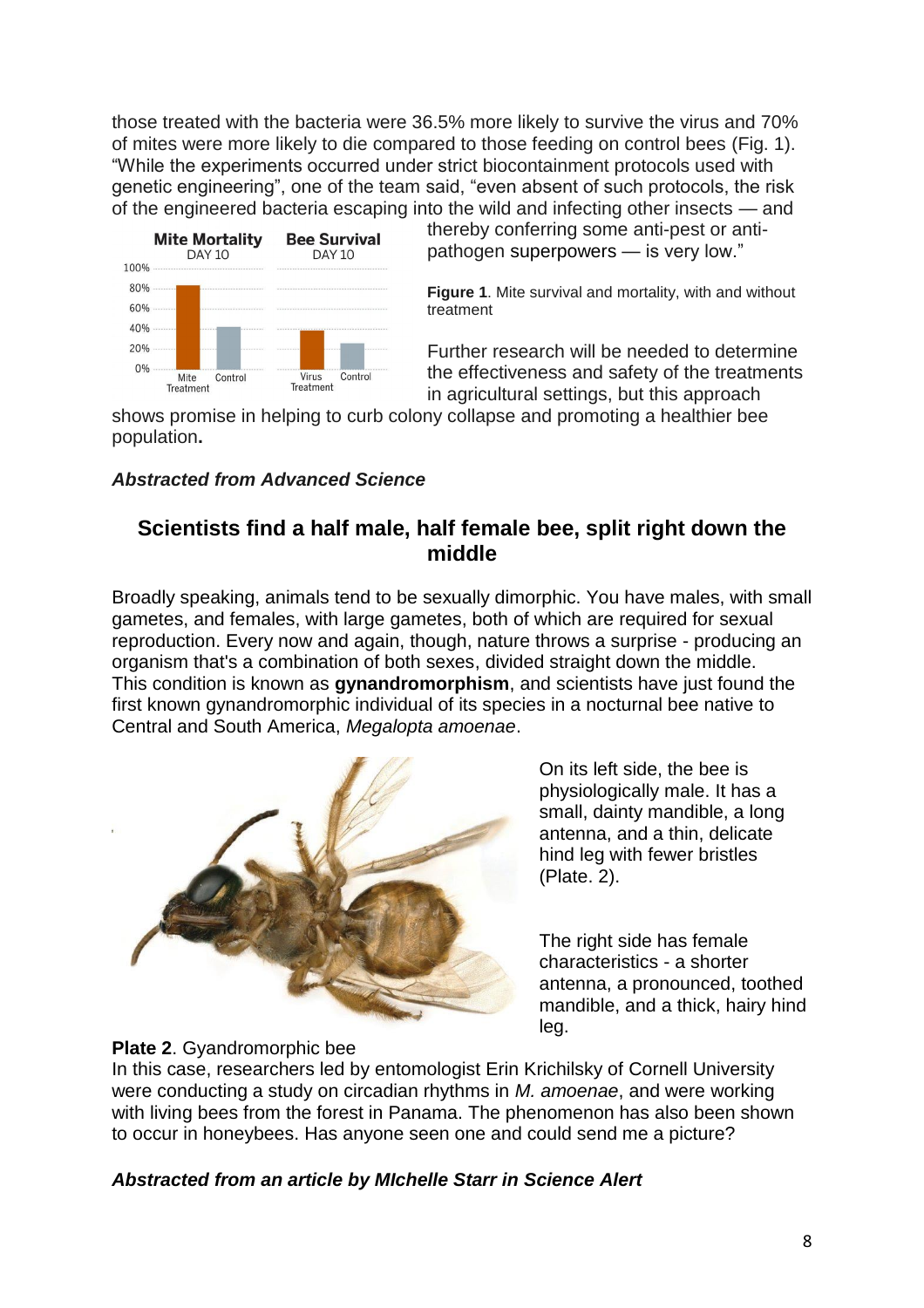#### **Other matters**

#### **Coronavirus worries**:

If members have any concerns about swarm collection, please contact Tim Slaven and he will if necessary remove your name from the swarm collectors' list. Please note however that the list isn't directly handled by us, so it may take a while to alter. Meanwhile, please say no to anyone who contacts you about a swarm. From a legal standpoint, BBKA advice says that collections can be made subject to social distancing.

#### **News**

One of our members, Giles Youngs, has had a letter published in the latest edition of **Beecraft** and the letter above his had a response from Anna Oliver, who talked to us about the National Honey Survey at the Society meeting at Lawshall in March.

#### **New Beekeepers in 2020**

The WSBKA Committee suggest that members should discourage potential new beekeepers this year as it will be almost impossible to give them the training, handson experience and help that they will need in the current climate. Our Secretary had enquiries from two people who are eager to start, having bought everything but the bees and clearly not realising that there's more to it than buying a puppy or kitten! Plus another enquiry from someone with bees who had to be mentored by phone and email several times – and she's not even a member.

#### **Reject queens wanted**

Jane Corcoran needs reject queens for her microscopy research. If you have one you would like to send her, please kill humanely by putting her in plastic bag or box and freezing overnight at -20 C and if possible preserve in white wine vinegar – of course frozen ones are welcome too. Jane's address is The Old Pear Tree, Whepstead, Bury St Edmunds IP29 4UD, email [jane\\_corcoran@hotmail.com.](mailto:jane_corcoran@hotmail.com)

#### **Honey wanted**

Is there Is there a member that lives near to Marham Park, Bury, who sieves rather than filters their honey (ie. high pollen content) and would be willing to supply the occasional 1 lb jar (preferably recently bottled) to a friend who suffers badly from hay fever? He's tried some of mine which he feels has helped his condition but I'm 12 miles distant, far from ideal ,especially under current circumstances. Email Carol Williamson [wsbka@yahoo.co.uk](mailto:wsbka@yahoo.co.uk) if you want more details.

#### **Use of Refractometers to indicate when to harvest rape honey**

During the oil seed rape season Carol Williamson takes honey off before it has been capped and in order to avoid the chance of crystallisation uses a refractometer to measure the isotopic ratio of sugars in the honey to calculate the sugar concentration, to check if it is ready for harvesting without risk of fermentation. She finds it invaluable and puts her mind at rest, although I must admit that I have one but have rarely had any problems and thus not used it. Carol says that they can be